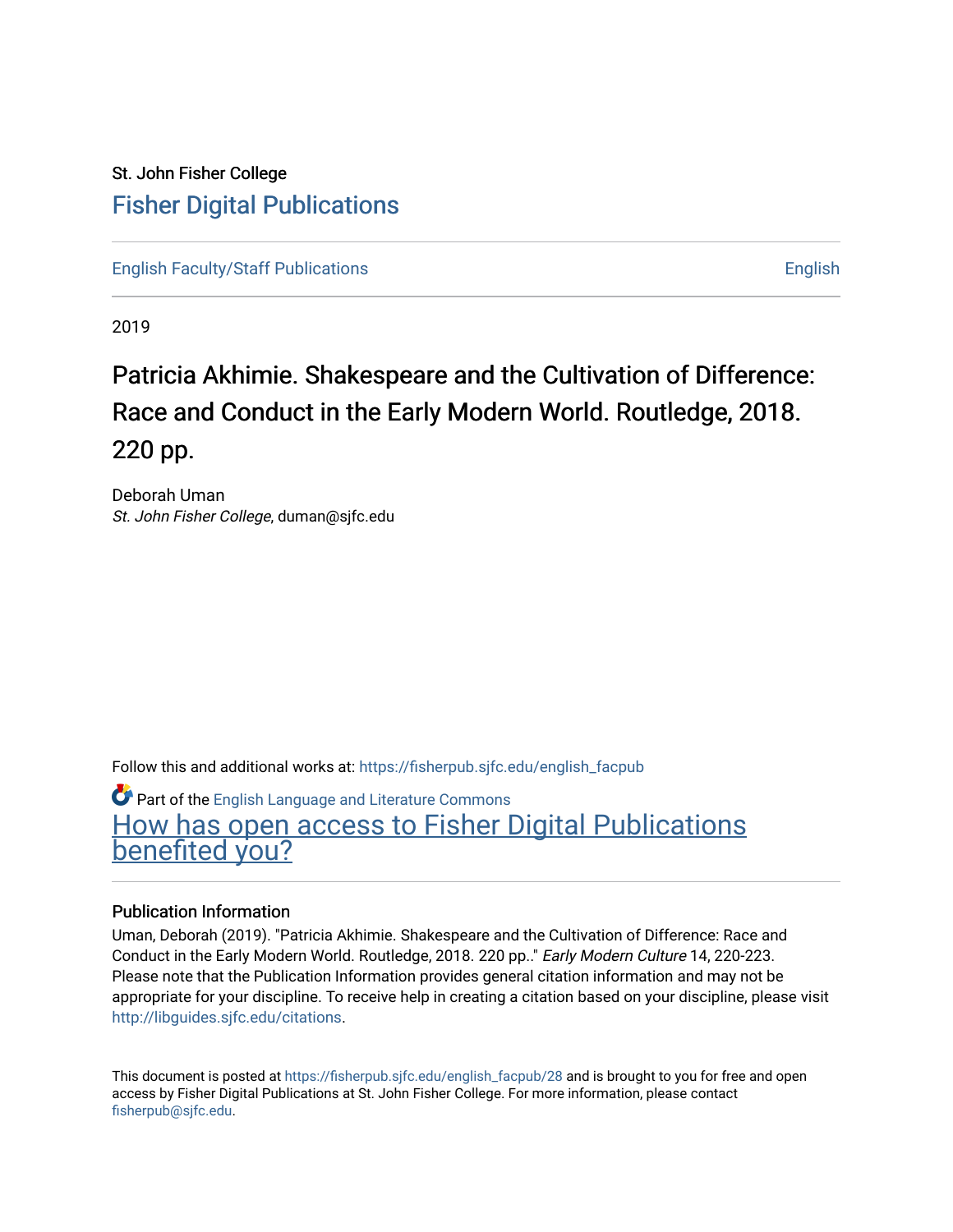# Patricia Akhimie. Shakespeare and the Cultivation of Difference: Race and Conduct in the Early Modern World. Routledge, 2018. 220 pp.

## **Abstract**

In lieu of an abstract, here is the review's first paragraph:

In Shakespeare and the Cultivation of Difference, Patricia Akhimie sets an ambitious goal: in addition to exploring how race, class, conduct, and drama are intertwined in the early modern period, Akhimie seeks to show readers how to recognize the pain of racism, which she reads as "a persistent and particular kind of injustice, the signs of which are as fluid as they are injurious" (9). Despite the variability of signs of human differences and despite the promise of self-improvement offered by conduct literature, Akhimie argues that social immobility was the reality for many groups within early modern English society. This immobility stemed from the identification of somatic markers "like indelible blackness," (5) and "the workings of racist thinking that link a social process of differentiation . . . to the naturalization of such differences" (11). To accomplish what she calls an "emancipatory task" (10), Akhimie examines an impressive range of primary materials. She focuses on four Shakespeare plays, Othello, The Comedy of Errors, A Midsummer Night's Dream, and The Tempest, which she pairs with surprisingly diverse yet relevant forms of conduct books devoted to "specific cultivating strategies" in the realms of travel, housekeeping, husbandry, and hunting.

### **Disciplines**

English Language and Literature

#### **Comments**

This review was originally published in *Early Modern Culture*, 14 (2019): 220-223 © Clemson University Press.

It is also available here: <https://tigerprints.clemson.edu/emc/vol14/iss1/23>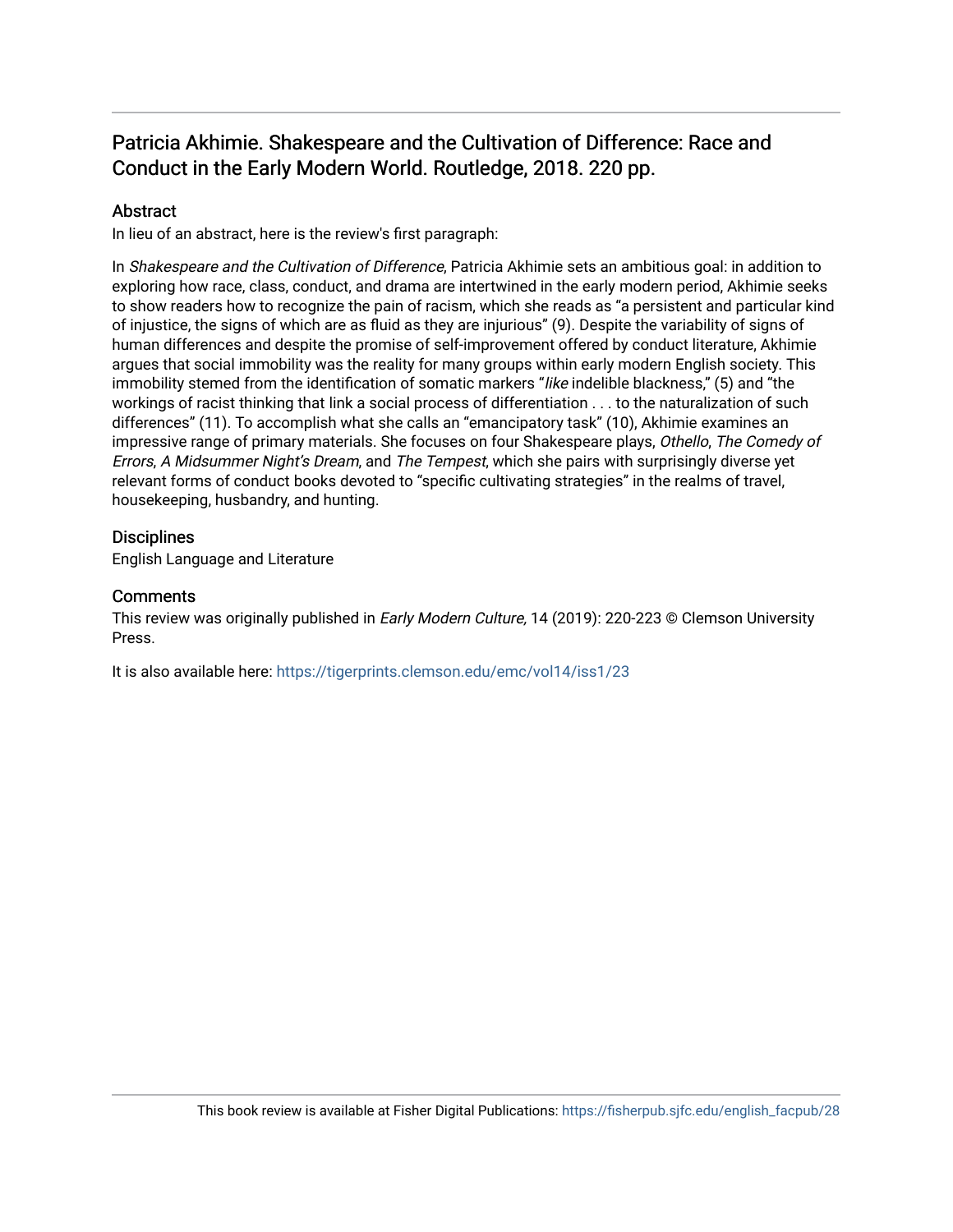## Patricia Akhimie. Shakespeare and the Cultivation of Difference: *Race and Conduct in the Early Modern World***. Routledge, 2018. 220 pp.**

#### Reviewed by DEBORAH UMAN

n *Shakespeare and the Cultivation of Difference*, Patricia Akhimie sets an ambitious goal: in addition to exploring how race, class, conduct, and drama are intertwined in the early modern period, Akhimie seeks to show readers how In *Shakespeare and the Cultivation of Difference*, Patricia Akhimie sets an ambitious goal: in addition to exploring how race, class, conduct, and drama are intertwined in the early modern period, Akhimie seeks to show re kind of injustice, the signs of which are as fluid as they are injurious" (9). Despite the variability of signs of human differences and despite the promise of selfimprovement offered by conduct literature, Akhimie argues that social immobility was the reality for many groups within early modern English society. This immobility stemed from the identification of somatic markers "*like* indelible blackness," (5) and "the workings of racist thinking that link a social process of differentiation . . . to the naturalization of such differences" (11). To accomplish what she calls an "emancipatory task" (10), Akhimie examines an impressive range of primary materials. She focuses on four Shakespeare plays, *Othello, The Comedy of Errors, A Midsummer Night's Dream,* and *The Tempest*, which she pairs with surprisingly diverse yet relevant forms of conduct books devoted to "specific cultivating strategies" in the realms of travel, housekeeping, husbandry, and hunting.

The extensive introduction to *Shakespeare and the Cultivation of Difference* establishes Akhimie's theoretical framework and explains how this book fits with the emerging field of critical race studies focused on the early modern period. Central to this project is the call to identify the origins of bodily marks that are understood as natural and given an undesirable meaning so that a dominant group (without such bodily marks) can maintain power. While skin color may be the most obvious bodily mark to consider, Ahkimie also examines how working-class bodies are racialized through signs of manual labor such as hard hands and bruises, noting that such racialization is both a physical and structural result of the often violent practices of exclusion and discrimination. The introduction also unpacks the paradoxical promise of self-improvement inherent to conduct literature, which simultaneously demarcates who can and cannot pursue upward mobility. The plays of Shakespeare, Akhimie argues, critique the rigidity of society and reveal the ironies of the conduct system without endorsing reform. Looking for instances "where the language of the play intersects, converses with, or debates the language of conduct literature" (32), Akhimie posits an additional reason for bringing Shakespeare into this conversation, pointing out that the study of Shakespeare today is widely considered a "cultivating strategy," and that understanding this

> *Early Modern Culture* 14 (2019): 220-223 ©Clemson University Press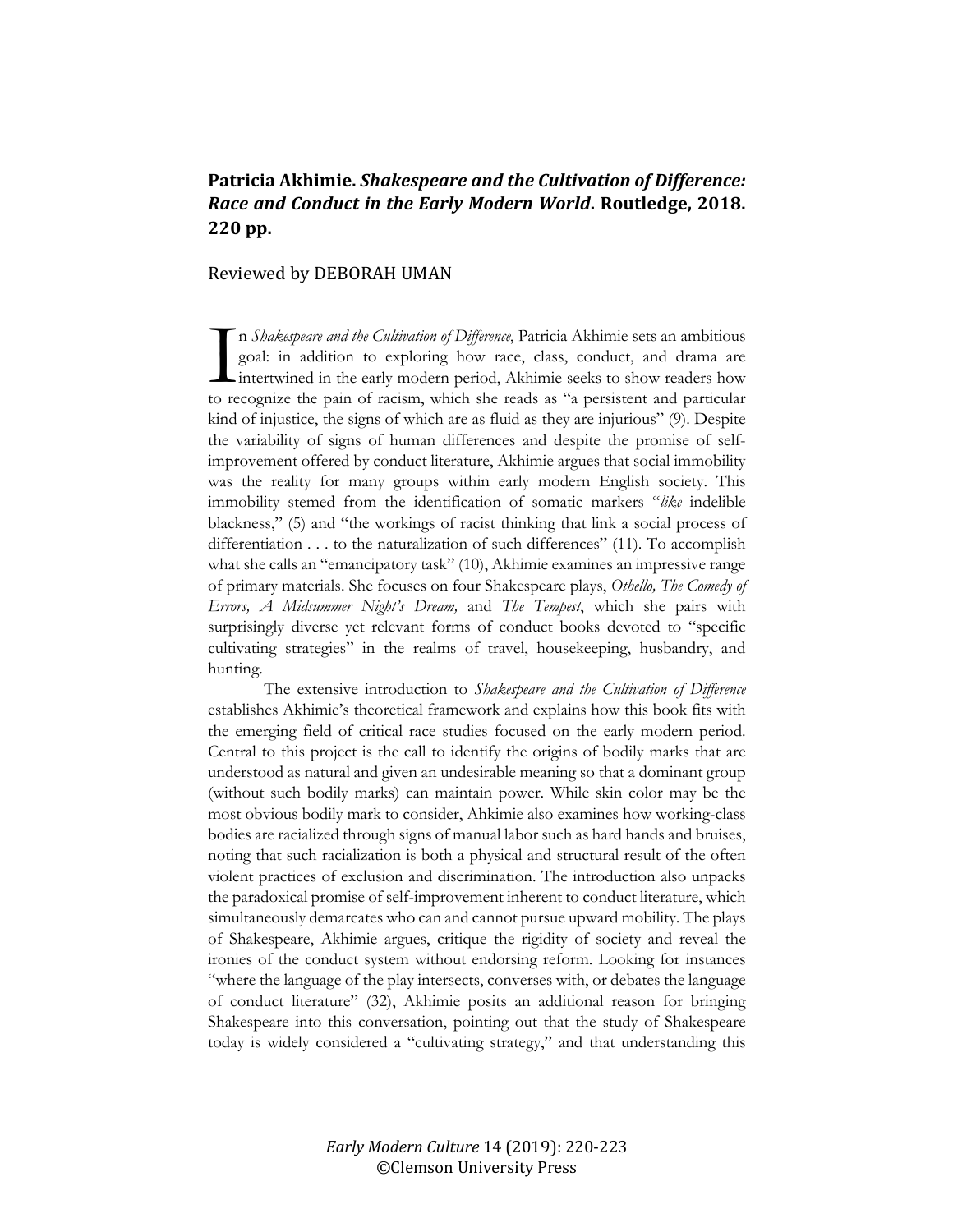#### Reviews

"anatomy of naturalized social difference, of race, contained within a canonical and widely read oeuvre can most certainly be useful to the ongoing project of antiracist critique and activism" (35).

Although starting with an analysis of *Othello* is not surprising, Akhimie's approach to the topic of race in this play is unusual and revelatory. Juxtaposing *Othello* with travel literature that promises individual improvement through knowledge of the world, Akhimie presents a stark example of conduct literature that offers "an ideology of cultivation" (78) only to limit that promise to members of elite groups. While this chapter reads Othello's blackness as the symbol of the impossibility of upward mobility through travel, Akhimie links race to the play's obsession with "marking," which she interprets both as a form of permanent branding and the act of observing and enhanced scrutiny. Counterintuitively, Ahkimie argues, the play suggests that bodily signs are unreliable, "while the other kind of marking...does real and permanent damage to reputations and to bodies" (53). Ahkimie supports her claims with careful and insightful close reading. Her attention to the scene in which Iago encourages Lodovico to watch Othello illuminates a rarely considered moment, clearly demonstrating that it is the act of observation that inscribes Othello with a permanent, black mark. Othello himself comes to accept this view of his physical and metaphorical blackness in his final speech, which Akhimie suggests is his final act of service: "rather than condemning the Venetian state with its faulty gaze" (77), Othello accepts the blame associated with his black mark and renders punishment on himself.

Building on the view of race as an external mark imposed upon the body by an external gaze, the remainder of this book looks at less explicit examples of racial thinking in Shakespeare's plays, focusing particularly on bodily markers of class that appear because of the condition of manual labor or because of the treatment received by those in subservient positions. The chapters on *The Comedy of Errors* and *The Tempest* fit together quite well. Both demonstrate a kind of racial thinking—the sets of twins are referred to as Antipholi and Dromios; Miranda blames Caliban's actions on his race—which categorizes individuals as members of a group, and both consider how treatment of servants—prescribed in conduct literature and illustrated in the plays—is seen as evidence of their place in the social order. Akhimie's contextualization of the punishments heaped on Dromio and Dromio by reading the play alongside domestic manuals that promote beatings of animals and servants is enlightening. She points out that the bruise, which we would logically understand as temporary, was instead "treated as if it were perpetual and innate" (89) and draws "attention to the intersection between hereditary servitude (a caste system) and somatic signs (a racialized system of identification)" (98). Unlike their masters, who are reunited with their families and "freed" from the prisons of misidentification, Dromio and Dromio remain interchangeable as slaves. Nevertheless, the play briefly questions the differentiation made between the sets of infants when Egeon describes his last sight of the infants after the shipwreck. Additionally, the theme of mistaken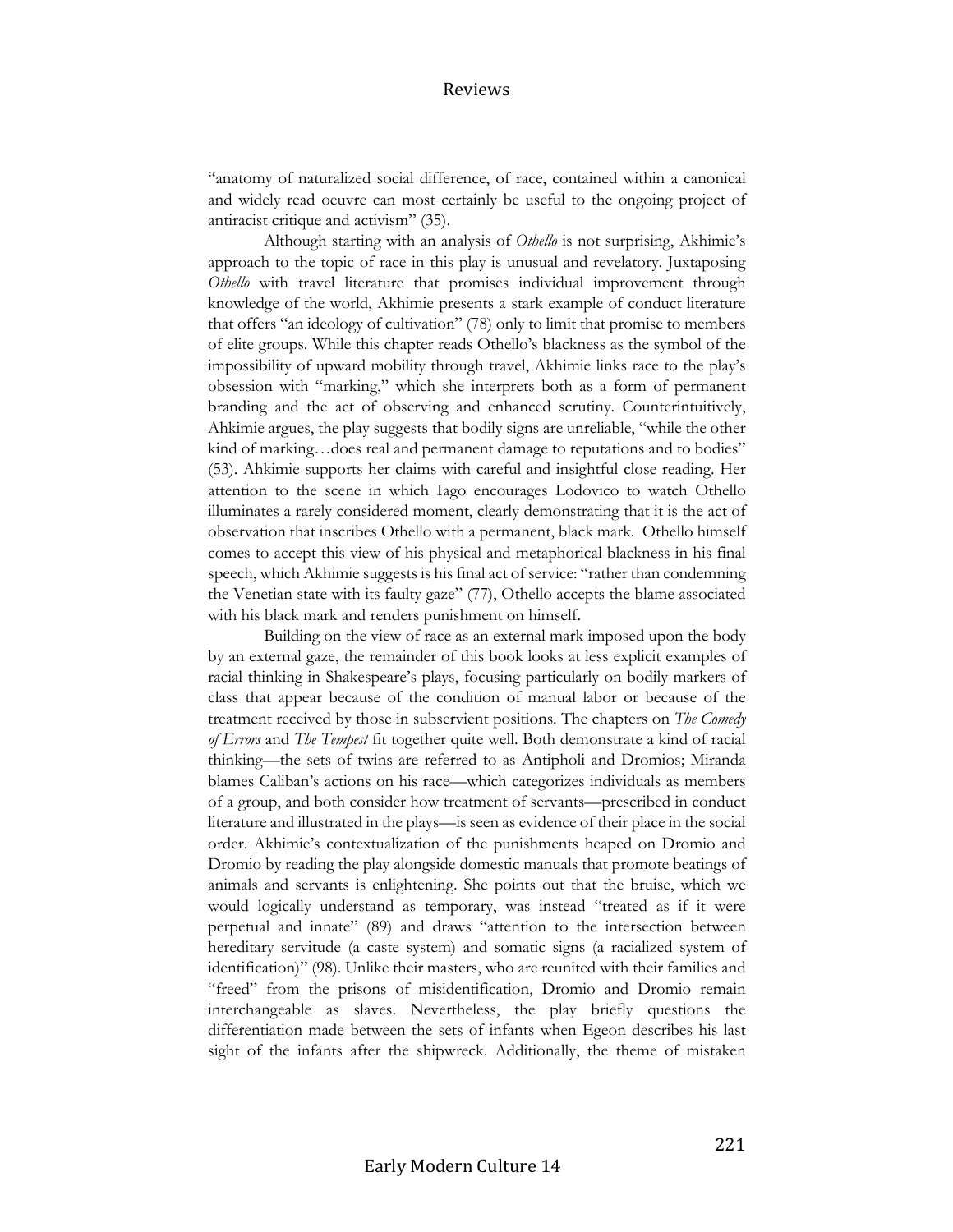#### Reviews

identity exposes "the fragility of a social system that depends upon that confirming gaze" (105), which finally has the power to confirm a hierarchical system of identity. Similarly, Akhimie examines Caliban as evidence of a contradictory system that sees education as a tool for improvement, but only for some. Following the advice of husbandry manuals, Prospero inflicts pinches and other punishments on Caliban, limiting Caliban's "movement, thought, and action" (154) and underscoring the division between land owner and land laborer. Despite questions of Caliban's heredity, Akhime argues that Prospero's treatment is what actually changes him into a monster, and it is finally his shape that demonstrates his inability to improve or be cultivated.

In the transition from *Othello* to *The Comedy of Errors*, Akhimie redefines race as "just one name for what was in fact a highly adaptive and varied system of social differentiation, the forms and features of which remained in constant flux throughout the early modern period" (84). Because her analysis of the Dromios and Caliban allows for ideas of categories of identity as fixed and inherent, her use of racial theory and vocabulary to discuss issues of class differentiation is appropriate even as it reminds a modern audience of the more rigid beliefs and policies that have developed regarding skin color. Her discussion of *A Midsummer Night's Dream* uses a similar logic, reading the hard handedness of the mechanicals as somatic markers that "are imagined to be irremovable" (145) and thus "naturalizes, and thus racializes, the exclusion of a working-class group" (118). Perhaps because this chapter rarely uses the word "race" or perhaps because the mechanicals are not subject to the kind of abject cruelty faced by Othello, the Dromios, and Caliban, this otherwise compelling consideration of the play within the context of elite entertainment such as hunting and country house performances raises questions about the antiracist thrust of a book that spends much of its time looking at class. Akhimie examines the import of these questions in a provocative coda, in which she considers her brother's habit of walking near his home and being stopped by the police both in the context of sixteenth-century conduct literature promoting exercise for elite audiences and in light of the recent incidents of "stand-your-ground" laws as well as police violence against black and brown bodies. In response to these incidents, the Black Lives Matter movement has insisted on understanding race as a unique and rigid marker that continues to lead to tangible policies of discrimination and exclusion. In her conclusion, Akhimie revisits and reframes the goals of her project, looking for ways of reading that help "to recognize the injurious process of judgment and relegation, to redefine the meanings of suspect marks and behaviors, and to shift the position…of the observer" (189). These reading practices, Akhimie admits, may not "end a racializing culture of conduct" (191), but her book offers valuable insights into the racial thinking of the past and present as well as a model of cultivation that invites rather than discriminates.